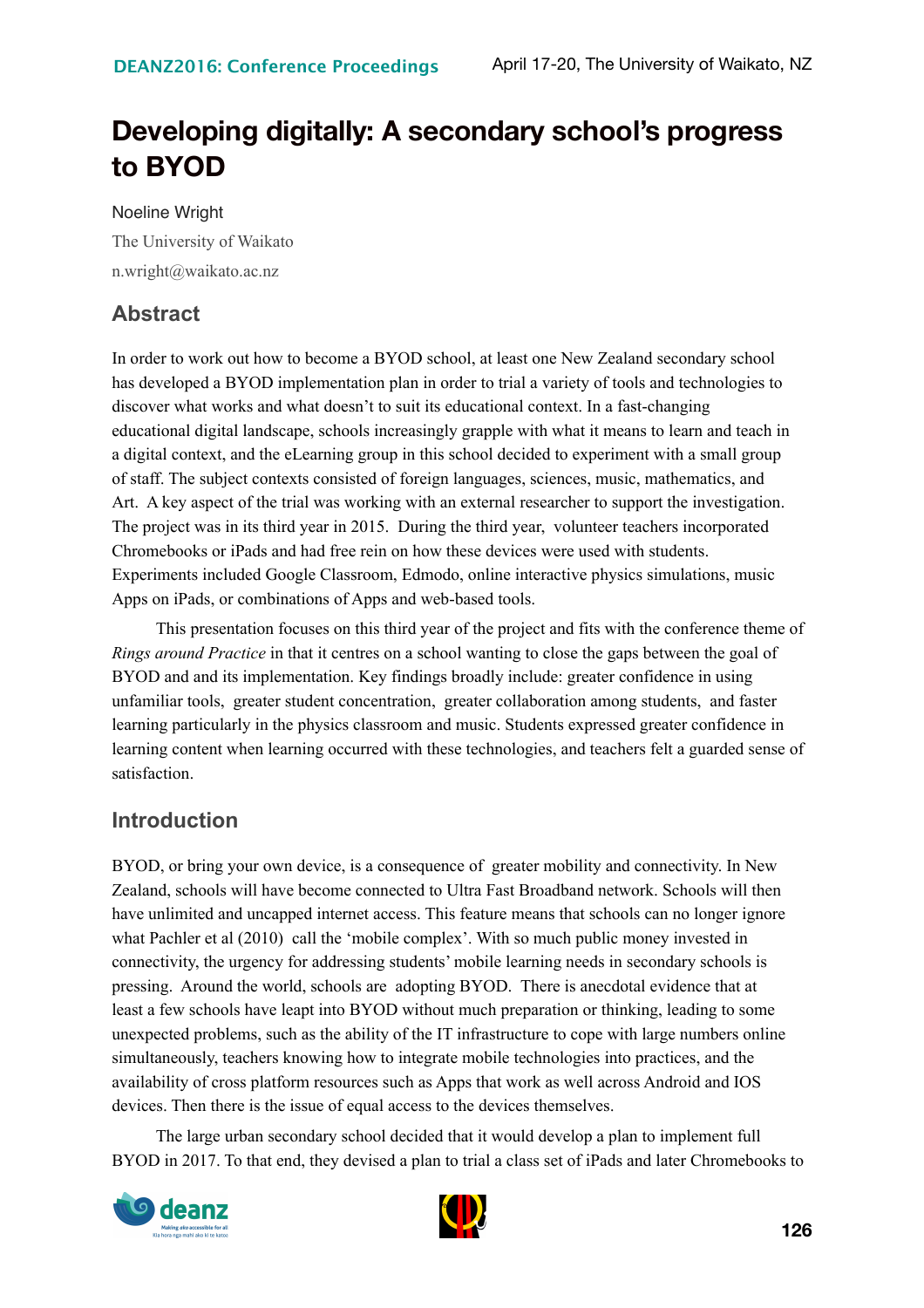examine the value of either across aspects such as ease of use, technical competence and support, teaching and learning, and anything else that they didn't yet know.

#### **The problem being addressed**

The purpose of this paper is to present a snapshot of what the teachers experienced, what they learned and what they make of their developing expertise. Questions guiding this paper include: How do their experiments with digital technologies inform their practices? What do these mean for the wider school's provisions, policies, practices and infrastructure?

In taking a snapshot of the project and examining what has been learned, this presentation provides a window into a school's approach to embedding digital technologies into learning. To this end, it may illuminate or suggest common issues and solutions for other schools travelling a similar path.

#### **Study design/Approach**

The longitudinal qualitative study began with a focus on iPads - the school wanted to investigate what using a class set of iPads would mean for the school. How do iPads work as a shared device? (Wright et al, 2013). This project expanded from the initial three staff in 2013-2014, to seven in 2015. The mathematics teacher, however, one of the foundation group, experienced severe connectivity issues and could not use wifi in her usual classroom, and continually swapping classrooms to get wifi connectivity was untenable and unsustainable, and so she was unable to develop her knowledge and practices in 2015. Her connectivity issues, however, point to potentially damaging effects on potential learning for her students.

In order to examine the use of digital technologies with the group, each staff member identified a digital focus and an inquiry question to guide their experimentation. On a regular basis (fortnightly) the researcher observed what happened in their chosen class using a protocol developed for the study. Data were then analysed thematically and coded according to the categories of pedagogical design, tool, student learning and teacher learning. The latter list was defined during the post-lesson debriefs.

## **Findings**

Important findings include the management of the technology itself (fitness for purpose, connectivity, device provision) and the level of experimentation, especially in terms of how risky it might be for teachers and learners. Of major importance however, is how students responded to using these digital tools. In the music theory class for example, some students were adamant that the iPads helped them learn faster and more easily than by pen and paper alone. They agreed that they concentrated for longer and made greater connections with the theory. Another key finding for this group was the affordance of meeting individual needs. One student used the iPad to compose music, while another recapped notation. In the physics class, students manipulated elements to test formulae and the action of forces (molecules, weights etc). This helped identify the implications of certain actions and their relationship to particular theories. The languages classes (French, Spanish) used combinations of browser tools (specifically Google ones and websites in the target language, such as TripAdvisor, travel destinations, or film reviews) for improving language facility and skills in making sense of unseen texts. Students quickly learned to be comfortable sharing



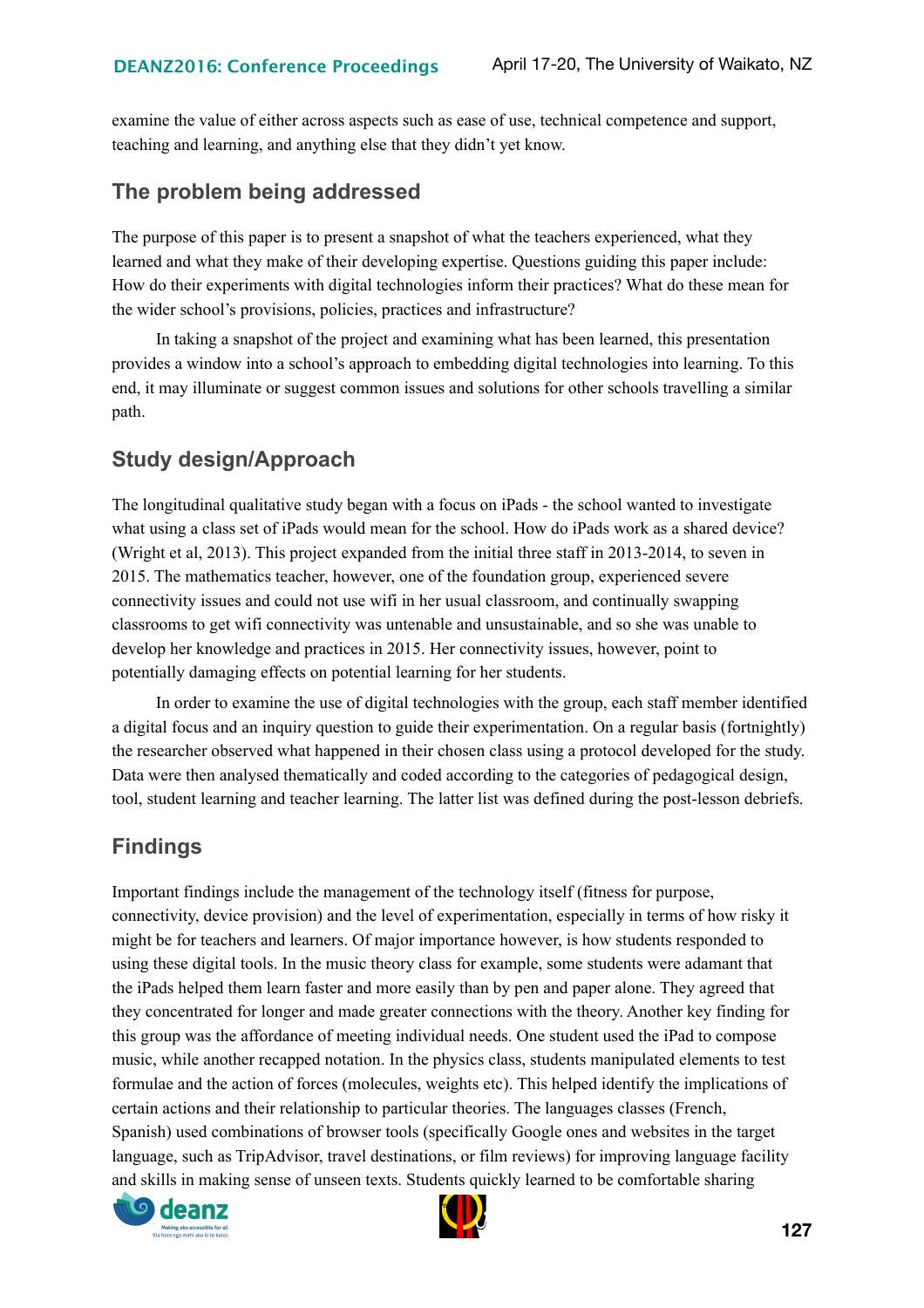their work with their peers through peer critique. They also increased their vocabulary while using authentic contexts (such as the Spanish Trip Advisor site) to write in the relevant language. Without the digital tools, such lessons would not have been as authentic. Neither would these senior students have been exposed to native speakers' authentic language use. These kinds of practices made for challenging but interesting learning, for students, knowing their translations were visible to each other, supported and critiqued each other's work and strived for accuracy.

For the Science classes, some of the tools (such as the physics simulations) were browserbased, but some were made with Flash instead of HTML5, so the Chromebooks and iPads were unable to access these resources, seriously compromising the lessons. This cross-platform issue is important when students are using a range of tools to access resources the teacher has included in class activities. The tablet device scenario is also implicated here - Android and iOS do not always share the same kinds of Apps, or they may not work the same across both platforms.

A further finding is what students said about bringing their devices to school, identifying some key issues for them. The most important of these was how vulnerable students' devices were to theft when, for example, they were in a physical education class. This highlighted the need for the school to consider some safety measures, such as lockers that could be placed near the physical education area of the school, where students could safely store and possibly charge their devices while they were doing PE.

A second problem is for the school itself. If students bring their own devices, what will be the implications for sharing and access resources, especially across platforms? One of the options the school is pursuing is considering mandating a browser, since this may make it easier to access resources across platforms. If tools are cloud-based, this may mitigate the effects of potential device differences.

An additional issue was the problem teachers had on moving the class sets of devices from storage to classrooms. This might involve long distances around the school, heavy baskets, and uneven terrain. This also meant valuable time out of the classroom to collect and return the devices. These problems added unnecessarily to teachers' work, for it also involved, booking the devices in advance and checking that devices were charged and functioning properly.

On the positive side, a key feature of these classrooms was the evidence of adaptive helpseeking behaviours (Jarvela, 2011). When students struck problems, they sought help from peers first, then the Internet, then the teacher. This willingness to problem-solve collaboratively was a key feature of all classrooms using these digital technologies.

#### **Discussion and conclusion**

While the OECD report on digital technologies in education (OECD 2015) caused a media stir, the details suggest otherwise - that the pedagogical decision-making and lesson design that teachers plan for, as are as crucial to learning as ever. The evidence from the teachers' experimentation suggests that mobile digital technologies can *enhance* existing good practice and make it easier to connect students to authentic text types to meet deliberately designed learning goals. The affordance of robust wifi has been critical, as well as students' ready access to suitable devices to facilitate such learning opportunities. However, sharing class sets of devices can provide access for all students, but can also unnecessarily add to teachers' workloads, particularly in terms of the organisation, collection and return of these digital resources.